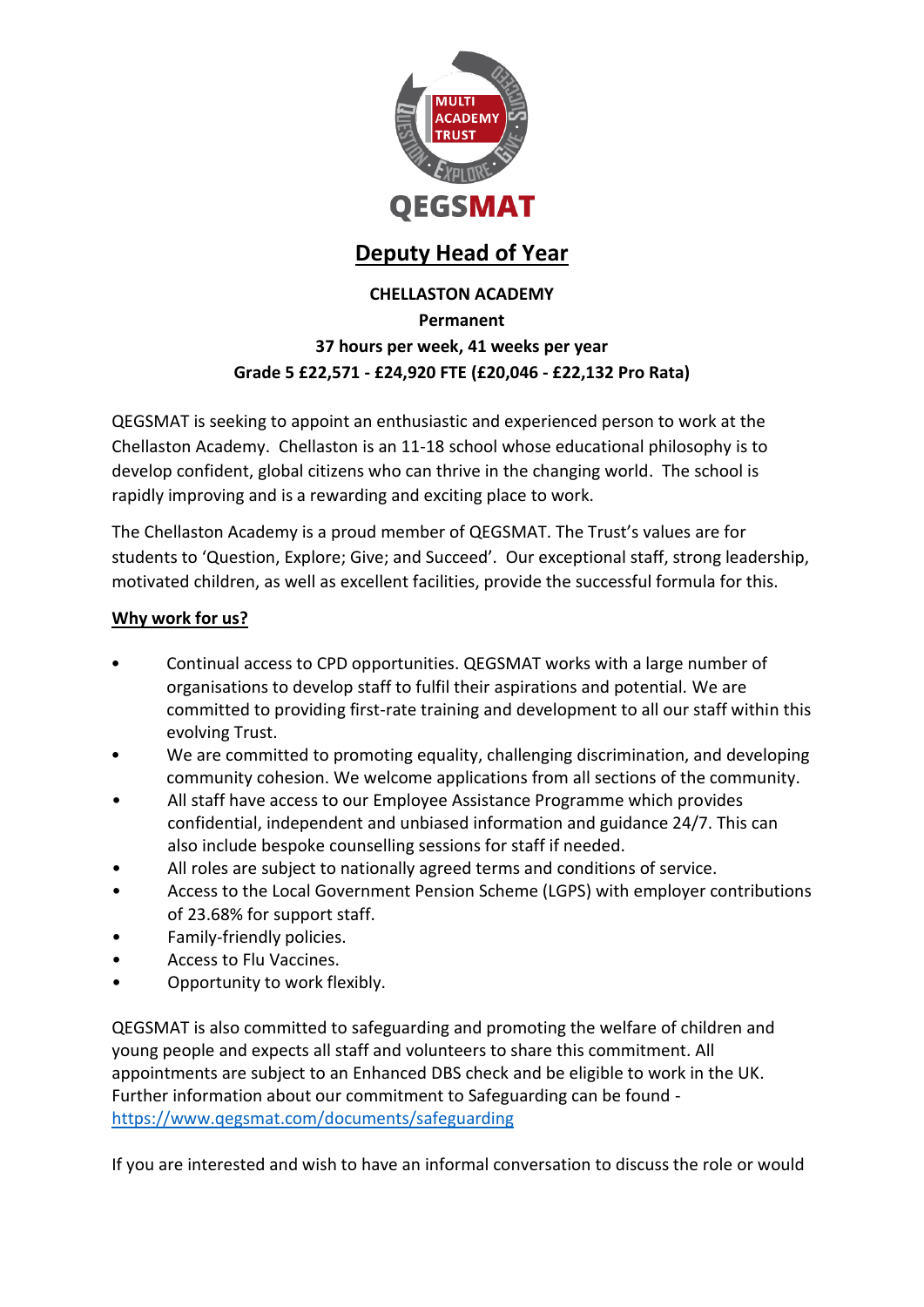like to visit the school, we would be happy to arrange this. Please call 01332 702502. Further details about our school can be found on our website: [www.Chellaston.derby.sch.uk](http://www.chellaston.derby.sch.uk/)

To apply for this position, please visit our Trust Website [\(https://www.qegsmat.com/current-vacancies/\)](https://www.qegsmat.com/current-vacancies/) where you can apply via TES.

| <b>Closing date for applications:</b> Friday $1st$ July 2022 - noon |                                                            |
|---------------------------------------------------------------------|------------------------------------------------------------|
| Interview date:                                                     | W/c Monday $4th$ July 2022                                 |
| Salary:                                                             | Grade 5 £22,571 - £24,920 FTE (£20,046 - £22,132 Pro Rata) |
| Start date:                                                         | ASAP                                                       |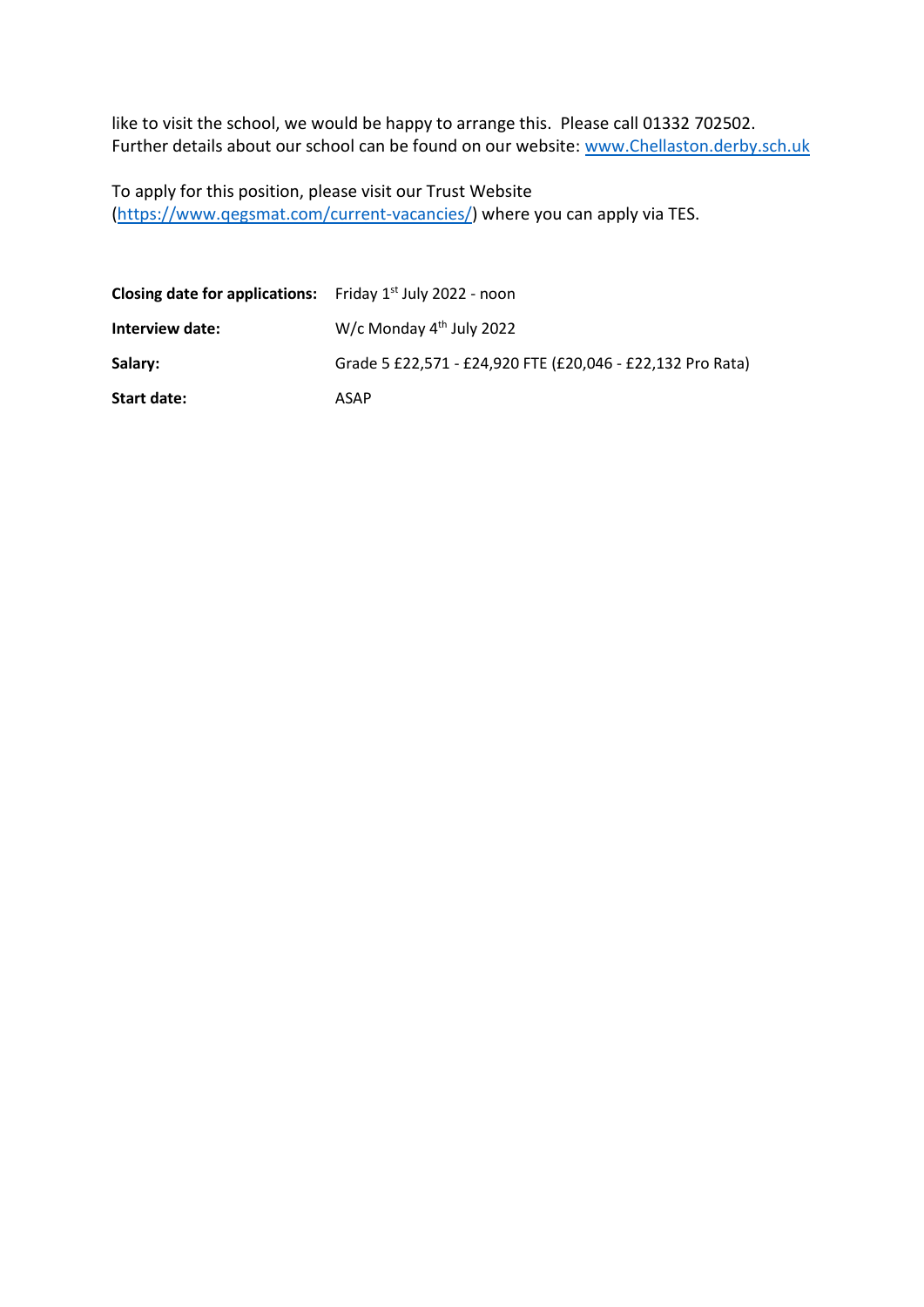

#### **JOB DESCRIPTION**

| Post title:              | Deputy Head of Year                                        |
|--------------------------|------------------------------------------------------------|
| Line Manager:            | HoY                                                        |
| Working with:            | HoY / SLT - general. FSW - attendance. CPO - safeguarding  |
| Scale:                   | Grade 5 £22,571 - £24,920 FTE (£20,046 - £22,132 Pro Rata) |
| <b>Disclosure Level:</b> | Child Work force - Enhanced/Barred                         |

#### **Main Duties:**

- Be available to meet with pupils, parents/carer or staff
- Meet pupils following referrals related to behaviour, bullying, pupil concerns or other incidents and to carry out appropriate investigations
- Be available to support form tutors in your year group
- Implement and monitor pupils on report in line with school policy
- Act as a key individual to identified pupils both behavioural and PA.
- Identify, in consultation with HoY, pupils who need referring to external agencies for additional support or assessments and to be involved in appropriate follow up
- Carry out, analyse and review information for identified pupils
- Prepare and review pre EHA and EHAs for identified students in consultation with pastoral leaders, CPO and DSL
- Monitor attendance and punctuality and take positive steps to improve attendance for identified year groups and make first day contact daily. Following the process and protocols for attendance
- Ensure good communication with parents/carers, members of the Academy staff and outside agencies
- Attend multi agency meetings as appropriate, in particular TAF meetings
- Collate work for absent pupils where appropriate
- Support the organisation of all year group events including consultation days and parents evening
- Promote and support educational trips and visits
- Prepare reports for Academy's Pupil Disciplinary meeting as appropriate
- Working together with other heads of departments to organise and support at events with a particular year groups as appropriate, including transition, Option Choices, work Experiences, etc.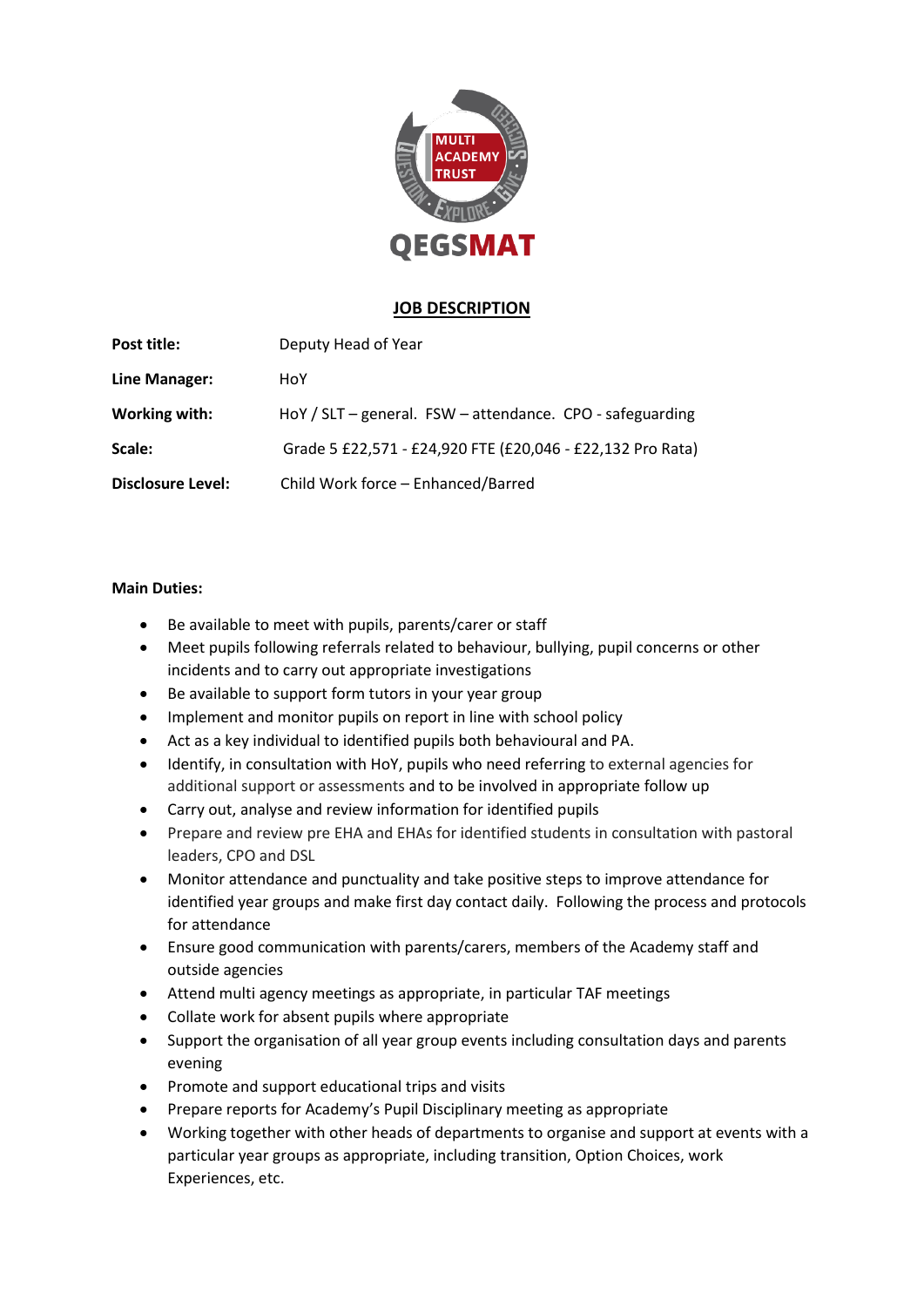- Ensure pupils files (i.e. SBIPs, Boxall, CISS) remain up to date for identified students and year groups
- Support the HoY with the Character Development of students in your Year
- Support the induction of new students into the academy
- Support the distribution of pupil reports
- Meet regularly with the CPO to discuss, implement and review safeguarding needs of students
- Meet regularly with the SENCO/DSENCO to discuss, implement and review supporting the pastoral needs of students with send
- Carry out 1:1 mentoring with identified students in a dedicated space
- Monitor Academy uniform and equipment including planners.
- Support the Head of Year with pupil interviews, pupil references and questionnaires.
- Support pastoral procedures.
- Staff the HUB room on a rota basis
- Effectively work as a pastoral team. This will include covering absent DHOYs and ensuring that the pastoral offices run effectively

Whilst every endeavour has been made to outline all of the duties and responsibilities of the post, this document does not specify every item in detail. Where broad headings have been used, all associated duties are naturally included in the job description.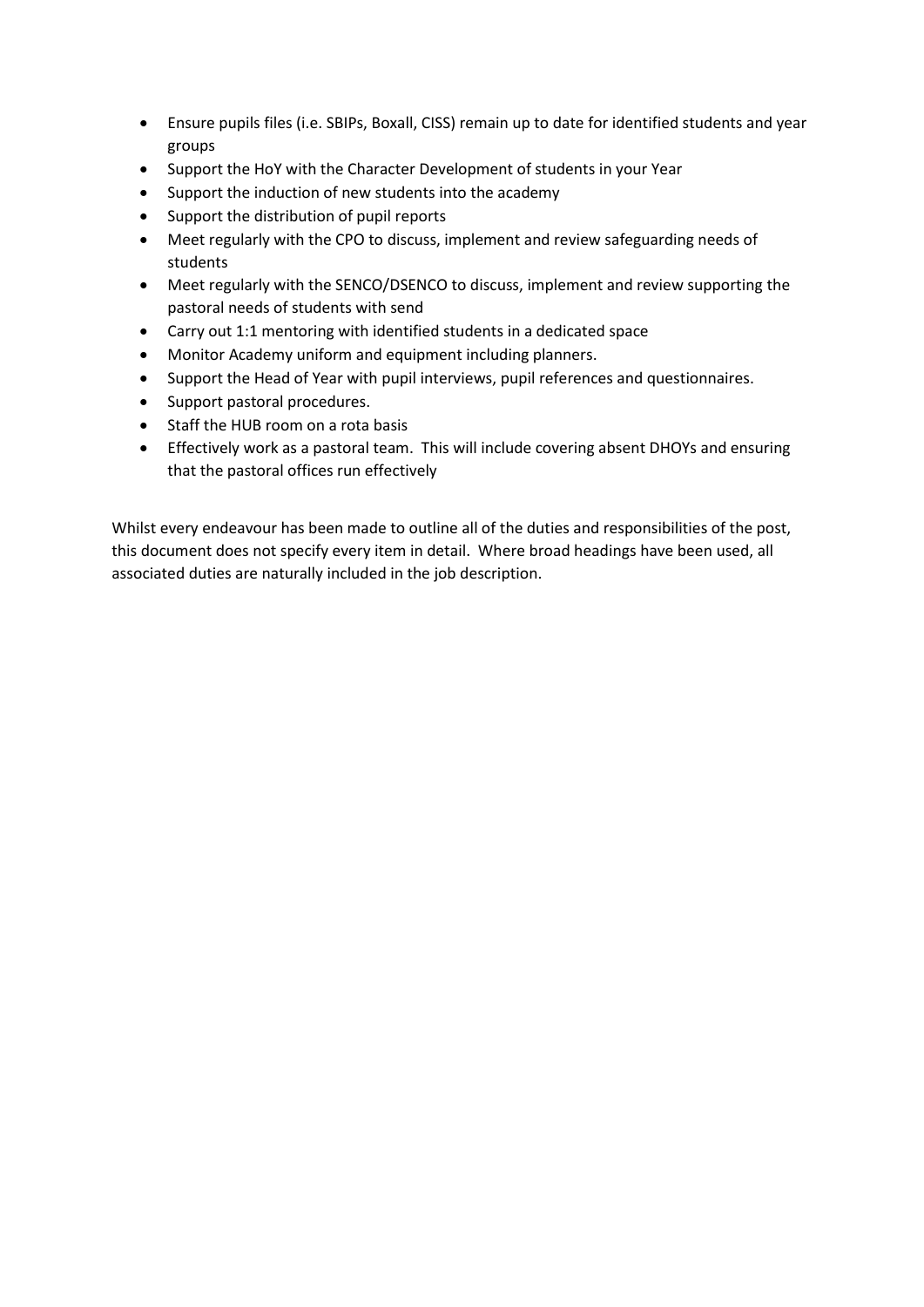

## **PERSON SPECIFICATION**

|                                          | <b>Essential</b>                                                                                                                                                                                                                                                                                           | <b>Desirable</b>                                                                                                                                                                      | <b>Evidence</b>                                           |
|------------------------------------------|------------------------------------------------------------------------------------------------------------------------------------------------------------------------------------------------------------------------------------------------------------------------------------------------------------|---------------------------------------------------------------------------------------------------------------------------------------------------------------------------------------|-----------------------------------------------------------|
| <b>Qualifications</b>                    | Good basic education to<br>GCSE level in literacy and<br>numeracy, or the equivalent<br>GCSE English and Maths A* -<br>C or equivalent                                                                                                                                                                     | A relevant<br>qualification in<br>Childcare and/or<br>Education                                                                                                                       | Application form<br>Certificates                          |
| <b>Experience</b>                        | Experience of working with<br>children                                                                                                                                                                                                                                                                     | Being a paid worker<br>in play schemes,<br>crèches, midday<br>supervision, after-<br>school clubs or<br>similar<br>Currently working as<br>a learning mentor or<br>teaching assistant | Application<br>form<br>Selection<br>process<br>References |
| <b>Knowledge</b><br>and<br>understanding | Have knowledge and<br>understanding of:<br>the needs of young<br>$\bullet$<br>children.<br>child development and<br>the ways in which<br>children learn;<br>the roles played by<br>various adults in a child's<br>education.<br>behaviour management<br>strategies;<br>equal opportunities<br>safeguarding | Has worked with<br>secondary or Primary<br>students with SEND                                                                                                                         | Application form<br>Selection<br>process<br>References    |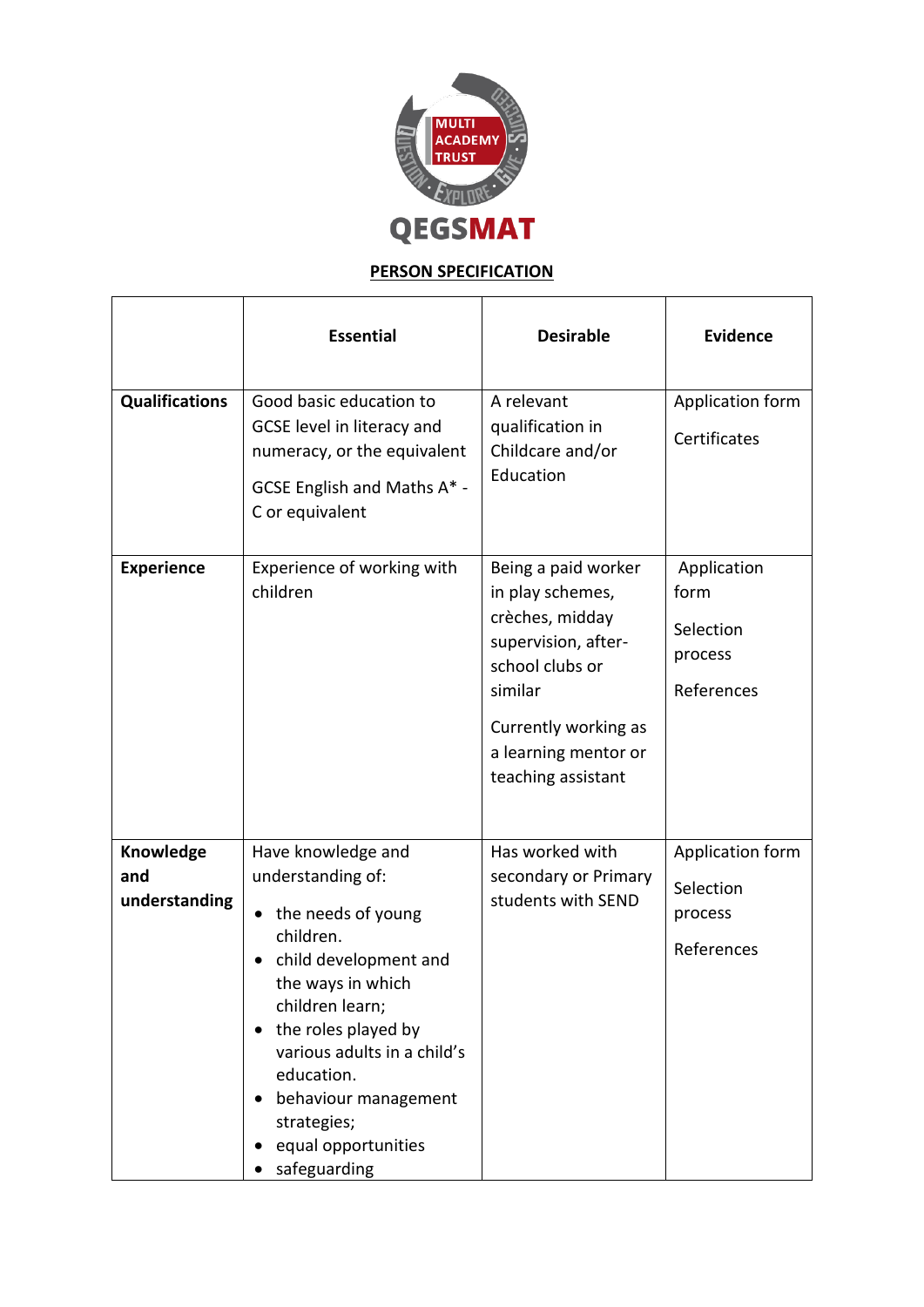| <b>Skills</b>                    | Able to:                                                                                                                                                                                                                                                                                                                                                                                                                                                                                                                                                                                                                                                                                                     | Able to:                                                                                                                                                                                                                                                                                                                                                                                                                                                                               |                                                        |
|----------------------------------|--------------------------------------------------------------------------------------------------------------------------------------------------------------------------------------------------------------------------------------------------------------------------------------------------------------------------------------------------------------------------------------------------------------------------------------------------------------------------------------------------------------------------------------------------------------------------------------------------------------------------------------------------------------------------------------------------------------|----------------------------------------------------------------------------------------------------------------------------------------------------------------------------------------------------------------------------------------------------------------------------------------------------------------------------------------------------------------------------------------------------------------------------------------------------------------------------------------|--------------------------------------------------------|
|                                  | help professional staff to<br>achieve their objectives;<br>assist children on an<br>individual basis, in small<br>group and whole class<br>work;<br>explain tasks simply and<br>٠<br>clearly and foster<br>independence;<br>supervise children, and<br>adhere to defined<br>behaviour management<br>policies;<br>accept and respond to<br>authority and<br>supervision;<br>work with guidance, but<br>under limited<br>supervision;<br>liaise and communicate<br>$\bullet$<br>effectively with others;<br>demonstrate good<br>$\bullet$<br>organisational skills;<br>reflect on and develop<br>٠<br>professional practice;<br>display work effectively<br>and make and maintain<br>basic teaching resources. | • monitor, record<br>and make basic<br>assessments about<br>individual progress<br>suggest alternative<br>$\bullet$<br>ways of helping<br>children if they are<br>unable to<br>understand;<br>describe, in simple<br>terms, the process<br>of behaviour<br>management with<br>children;<br>identify gaps in<br>their own<br>experience that<br>they need help in<br>filling;<br>demonstrate the<br>ability to learn and<br>adapt from past<br>experience.<br>Be a confident<br>swimmer | Application form<br>Selection<br>process<br>References |
| Personal<br><b>Effectiveness</b> | Ability to work flexibly in<br>$\bullet$<br>order to meet the<br>demands of the job.<br>Enthusiastic, hardworking<br>$\bullet$<br>and assertive<br>Excellent attendance and<br>$\bullet$<br>timekeeping record<br>Meet deadlines and<br>$\bullet$<br>respond to unplanned<br>situations<br>Ability to work as part of<br>٠<br>a team and on own<br>initiative<br>Self-motivating with the<br>ability to multi-task                                                                                                                                                                                                                                                                                           | Desire to enhance<br>$\bullet$<br>and develop skills<br>and knowledge<br>through<br>Continuous<br>Professional<br>Development                                                                                                                                                                                                                                                                                                                                                          | Application form<br>Selection<br>process<br>References |